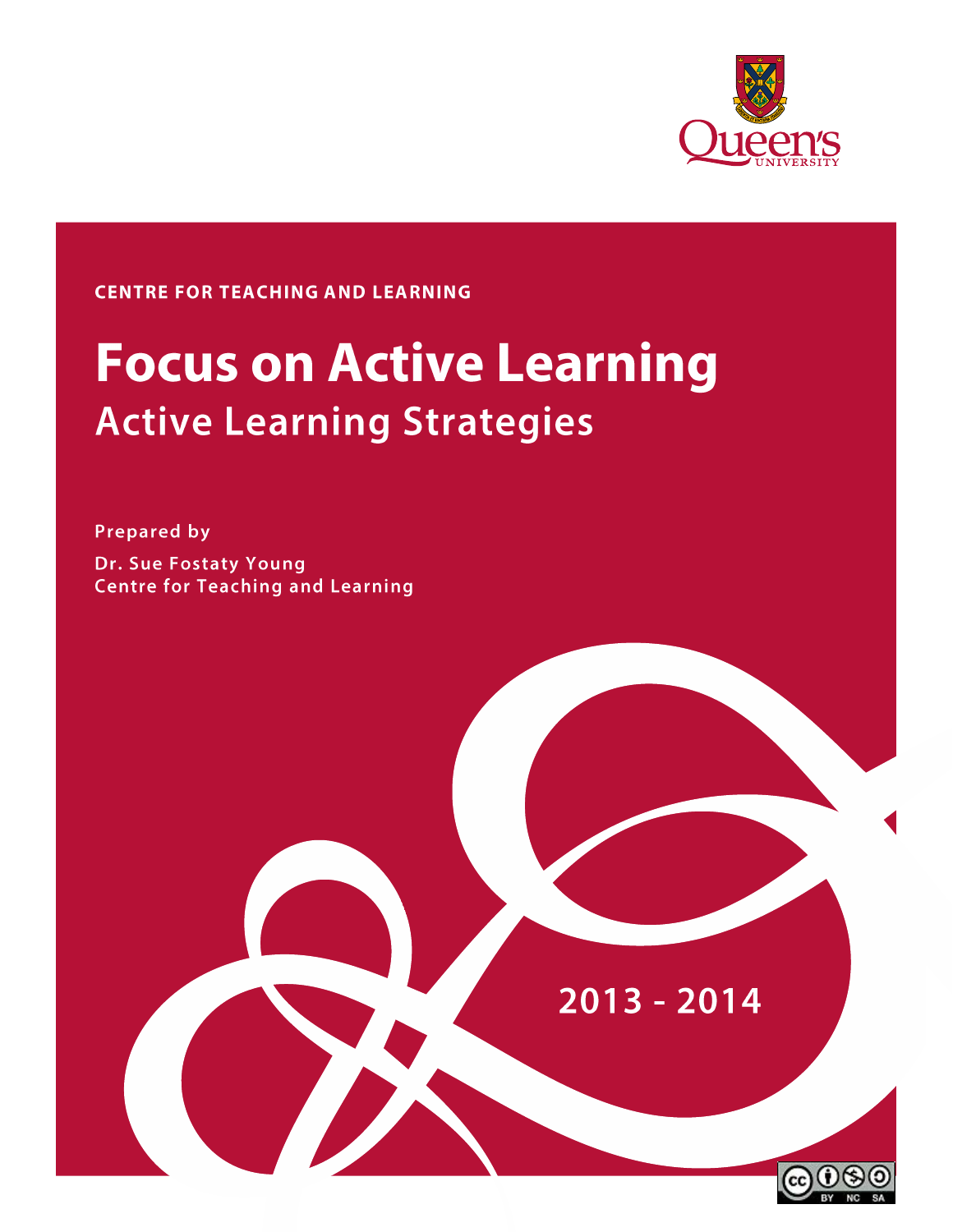**Included here are strategies designed to support students' active learning in a variety of contexts: lecture; tutorial/seminar; and team- or group-based learning. All strategies can be adapted to multiple contexts, face-to-face or virtual, and are presented simply as catalysts to your own creativity. The single most critical factor in selecting a strategy is ensuring that it directly supports the intended learning outcomes.** 

## **Making Lectures Interactive**

#### **Readiness Assurance Tests** (RATs)

This is a multi-step instructional sequence repeated several times per term to focus the majority of class time on helping students use the concepts from assigned readings. The strategy helps insure that students do the assigned readings before coming to class.

After setting a reading assignment, begin class time by having students take a short test (either SAQ or MCQ) that they must complete on their own. While the individual tests are being graded, students work in teams to either re-take the test as a group or to discuss it. The group discussion and peer input can help correct misinformation and deepen all students' understanding of the material. Group tests may also be scored. The rest of class time is used in ways that require students to apply the learning gained through the readings.

#### **One-Minute Paper**

This is a highly effective technique for checking students' progress in understanding and reacting to course material. Ask students to take out a blank piece of paper, pose a question (either specific or open-ended) and give them one minute to respond. You can then use the results to generate discussion within the class. Another variation on the one-minute paper is to ask students to articulate the main point of the day's session; this will tell you whether students are viewing the material as you intended. You could also ask students what was the "muddiest" point in today's lecture?

#### **Buzz Groups**

Buzz groups are simply small groups of two or three students formed, impromptu, to discuss a topic for a short period. They are very useful for getting things going, and can tune students in to your subject matter and gauge their familiarity with the topic.

#### **Think-Pair-Share**

Pose a question to students; give them time to think and write a short response before turning to a peer to compare responses. After a short time to share, have pairs share with the larger group. In a pair it is almost impossible for a student to stay silent and the one-on-one experience is a lot less intimidating than speaking out to the whole group. Additionally, once students have spoken in private they are more likely to speak afterwards in the whole group.

#### **Note Sharing**

After a particularly important or complex part of a lecture, invite students to compare the notes they took with those of a neighbor. Allow a few minutes for students to explain their thinking to one another and perhaps to supplement their own notes.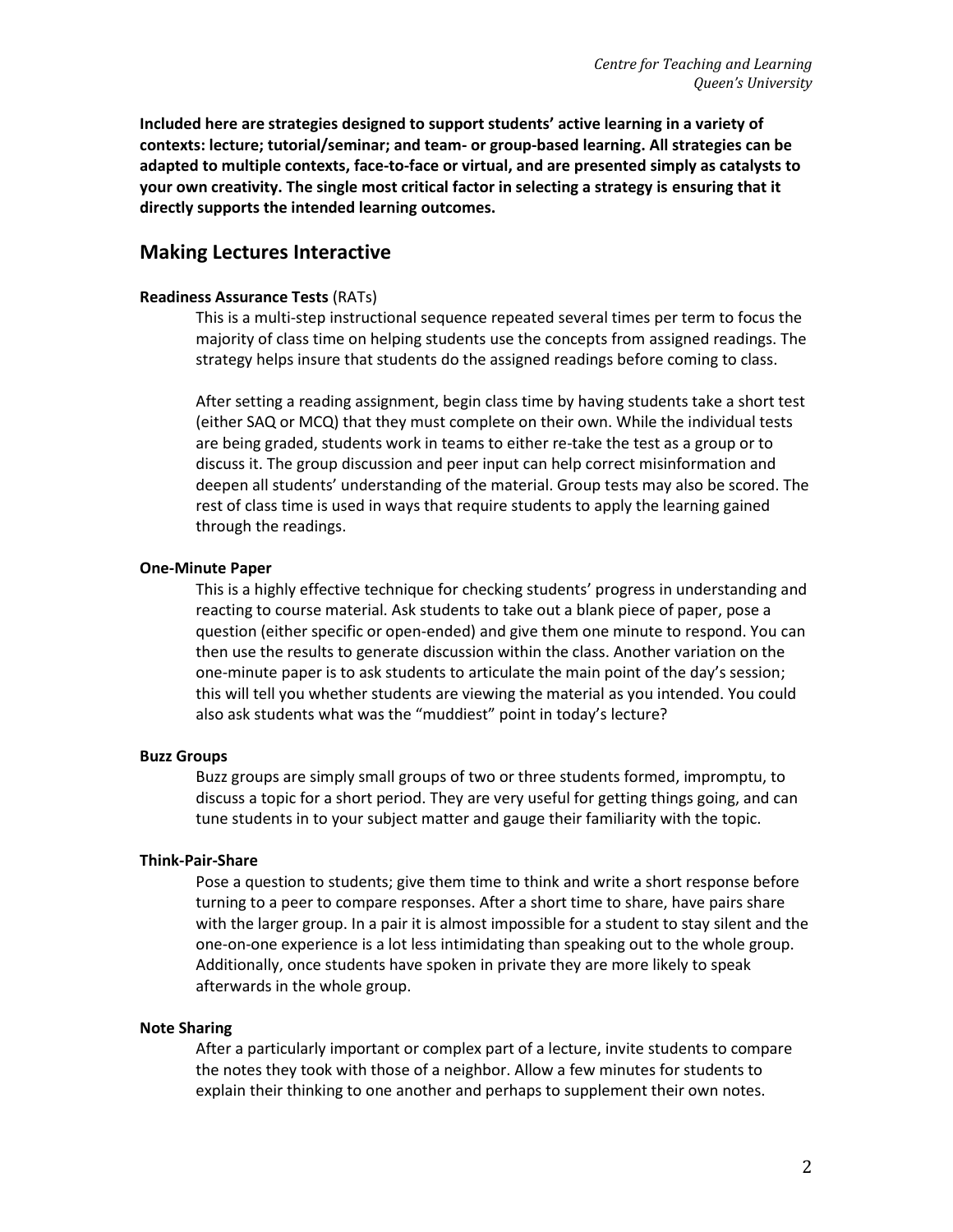#### **Convince your neighbor**

Pose a problem to the class, asking students to solve it on their own. After a set time, ask students to share and defend their answer with their neighbor. Debrief.

#### **Sea of Cards**

At the beginning of a term or lecture students are given a green, a red, and a yellow card. Students are instructed to hold up (make visible) the green card when they understand the material, the yellow card when they are unclear on a point, and the red card when they disagree or really do not understand what the instructor has said. By asking the students to do this they are constantly assessing their level of understanding of the material. At the same time, the instructor gets immediate feedback on how the class is doing, and can respond by repeating or going over specific points if they see that there has been a change of colour of the cards presented.

#### **Make-up Exam Questions**

Ask students to become actively involved in creating some or all quiz or exam questions. In asking students to think up exam questions you encourage them to think more deeply about the course material. In groups or individually ask students to design questions that use the terms compare or contrast, discuss, evaluate, and/or apply. Do not encourage questions that include the words list or define. The instructor may use the questions as the basis of review sessions and/or to model the most effective questions. You can distribute all the questions and ask students to discuss the merits of sample questions submitted; in discussing questions, they will significantly increase their engagement of the material to supply answers. Students might be asked to discuss several aspects of two different questions on the same material, including degree of difficulty, effectiveness in assessing their learning, proper scope of questions, and so forth.

#### **Mind Mapping**

As a way of bringing out ideas or principles on a topic ask students or groups of students to produce a simple, graphic representation or illustration of key concepts. This can be done either on large chart paper to be displayed or posted to Moodle. This is a way for students to make personal sense of the material and link it to what they already know.

#### **Using Cue Cards to Share Ideas or Generate Questions**

You can ask students before a lecture to write down the questions they want you to answer. You can announce this at the end of the previous lecture or let it be known that this is what will happen for each lecture. You can ask students to write down questions or give their response to a general statement or question during a lecture, collect them, and then redistribute them in the lecture. Then ask students to read out the question that they have. Because students won't be reading their own question, this technique is a safe way to generate questions and promote discussion.

#### **Partial Solutions/Puzzles**

A useful means of increasing the level of understanding of material on a given topic is to present them with a puzzle involving concepts and have students work towards a solution. By encouraging students to discuss and work out the solution you increase the likelihood that they will be able to critically assess theories when they are presented later. For example, you can present literature or experimental data that seem to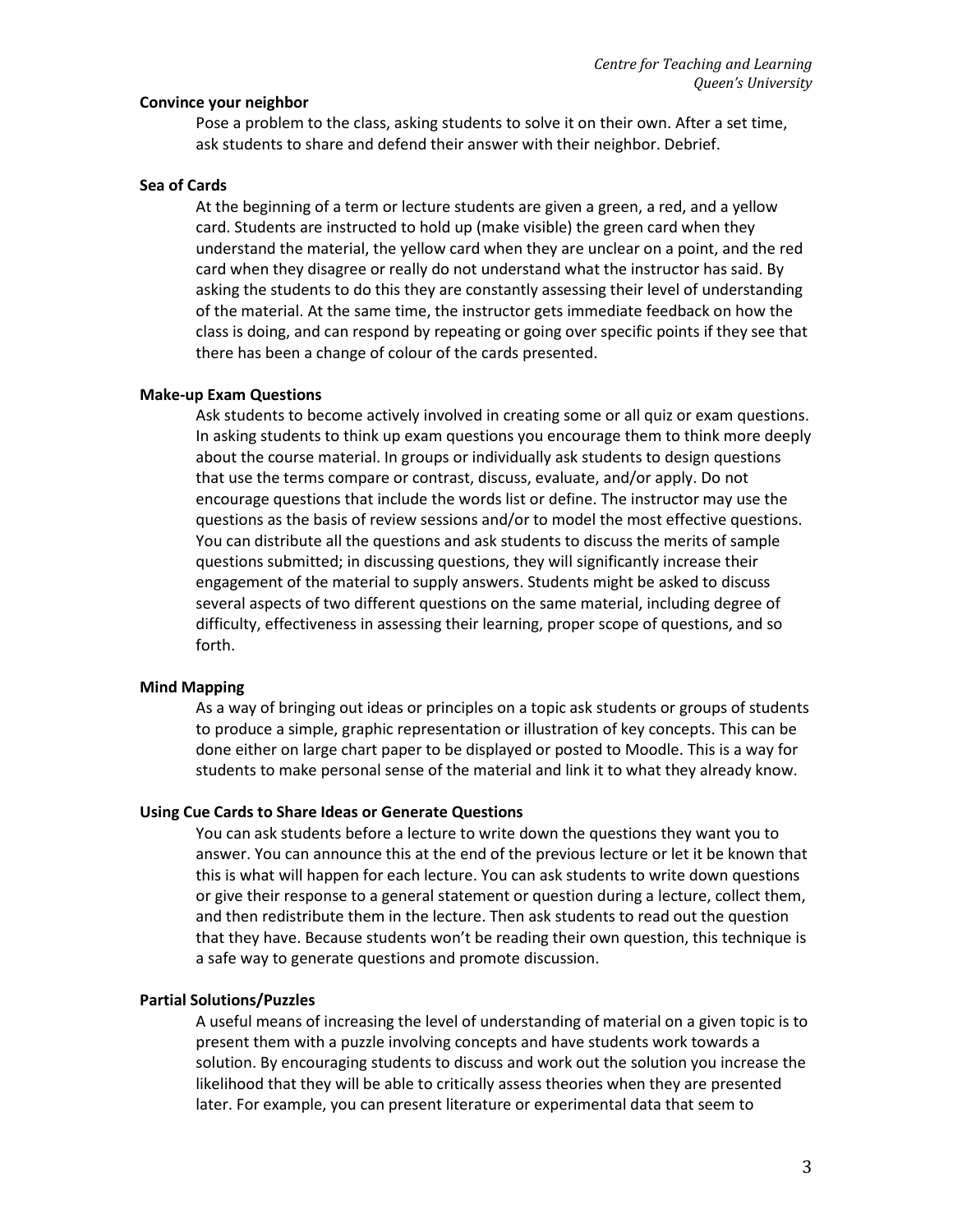#### **Guided Lecture**

support two opposing theories.

In a guided lecture a 20 –30 minute presentation is given by the instructor in which students are instructed NOT to take notes. This is followed by 5 minutes of active writing by the students on what they have learned or remembered from the presentation. The remainder of the time is spent in small groups clarifying and elaborating on the material. Another version of the guided lecture is to give two mini lectures within a class separated by group study sessions built around a study guide.

#### **Case Studies**

Using written descriptions of a problem situation, complete with background and context, students are required to analyze and propose solutions.

#### **Question of the day**

At the end of the session pose or post a question that is based on the day's topic. It can be a question similar to one that might appear on the final exam, one that requires students to synthesize the day's material or one that provokes an opinion. Discuss the answer to the question to start the next session or post the answer to a website or listserv a few days after the class.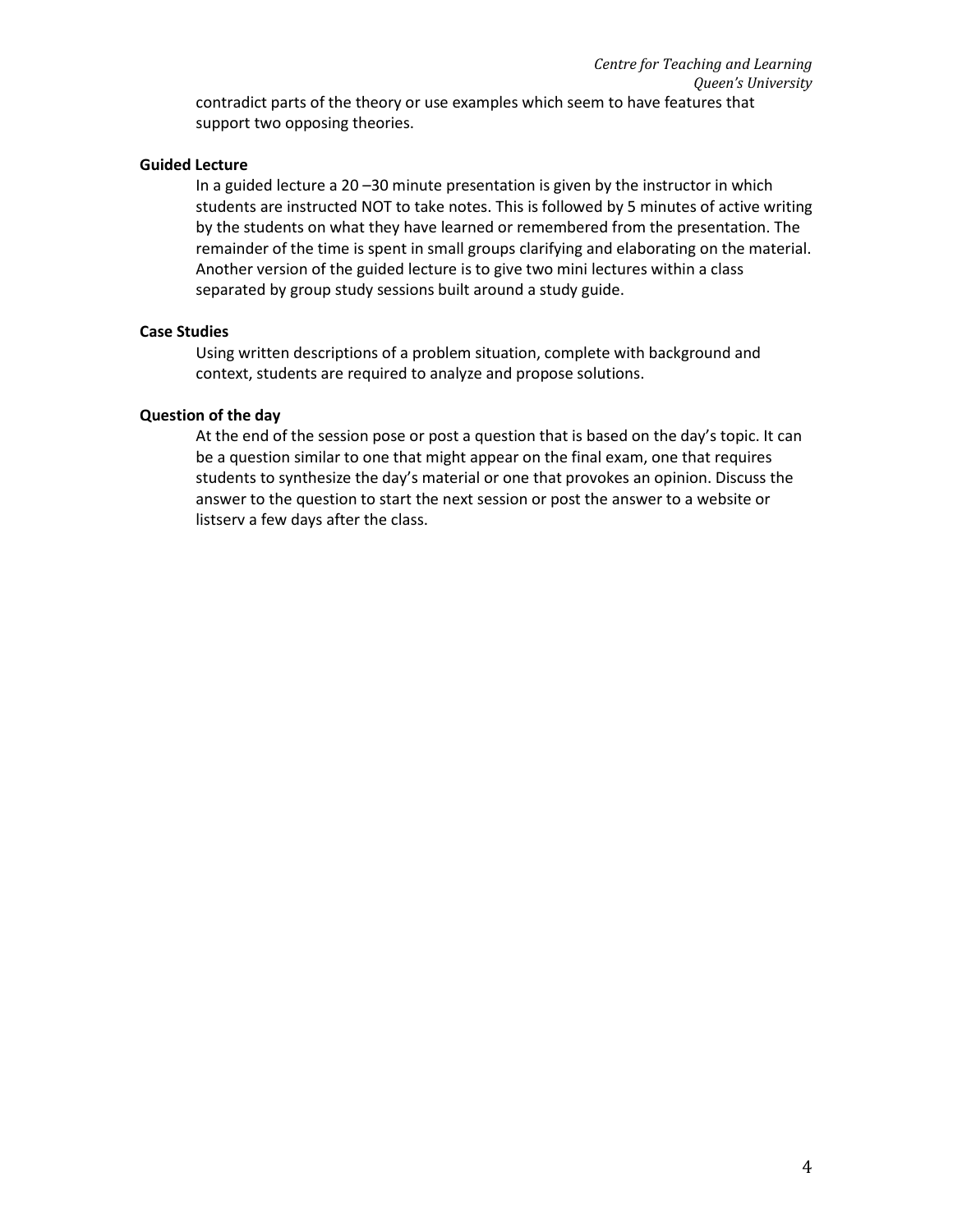# **Small Group Teaching**

Small group teaching is very important for encouraging students to think – to compare ideas, give expressions to their understanding of a subject, evaluate and develop personal and professional values. Small group sessions can also be employed to acquire and practice team working, leadership and communication skills.

#### **Rounds**

A round involves each student in the group taking a turn to speak briefly on a given issue. Rounds work well to start a session, because they involve each person speaking once before anyone speaks a second time. This establishes a balanced pattern of interaction.

#### **Take a Poll**

In introducing a new topic, pose a yes-no question. Ask students to take 5 minutes to get up, walk around and pose that question to as many class members as possible, keeping tally as the go. Debrief by inviting students to share their results and reasons for their own responses. Use the results as the lead-in to the session.

#### **Bell ringer**

Adapt the classic lab exam format to deliver new material, practice skill development or present issues for discussion. Prepare activities, questions or new information for each station being sure that the demands of all stations will take approximately the same amount of time to complete. Divide the students into groups and have each group begin at a different station. Groups rotate through each station at timed intervals until all groups have gone through all stations.

#### **Carousel**

Less formalized than a bell ringer, this strategy involves students walking freely through the class to contribute responses to questions that have been posted around the room. The flexibility of the activity enables students to build upon others' contributions and revisit stations multiple times.

#### **Forced Debate**

- **a.** Ask all students who agree with a particular proposition to sit on one side of the room and all opposed to sit on the other side. It's helpful to post signs indicating the position taken. After groups have sorted themselves out, switch the signs and ask students to argue for the position with which they disagree. This is a great activity to get students to consider alternative perspectives. Leave plenty of time to debrief.
- **b.** Assign students to one of 3 groups: pro, con or moderator. Each of the pro and con groups prepare to argue their position while the moderator group devises questions for each group. Pro and con groups each get a set amount of time to present their positions before the moderator group begins to pose their questions. Pro and con groups each get 3 more minutes to summarize and rebut. The moderator group determines which group proposed the most reasoned argument.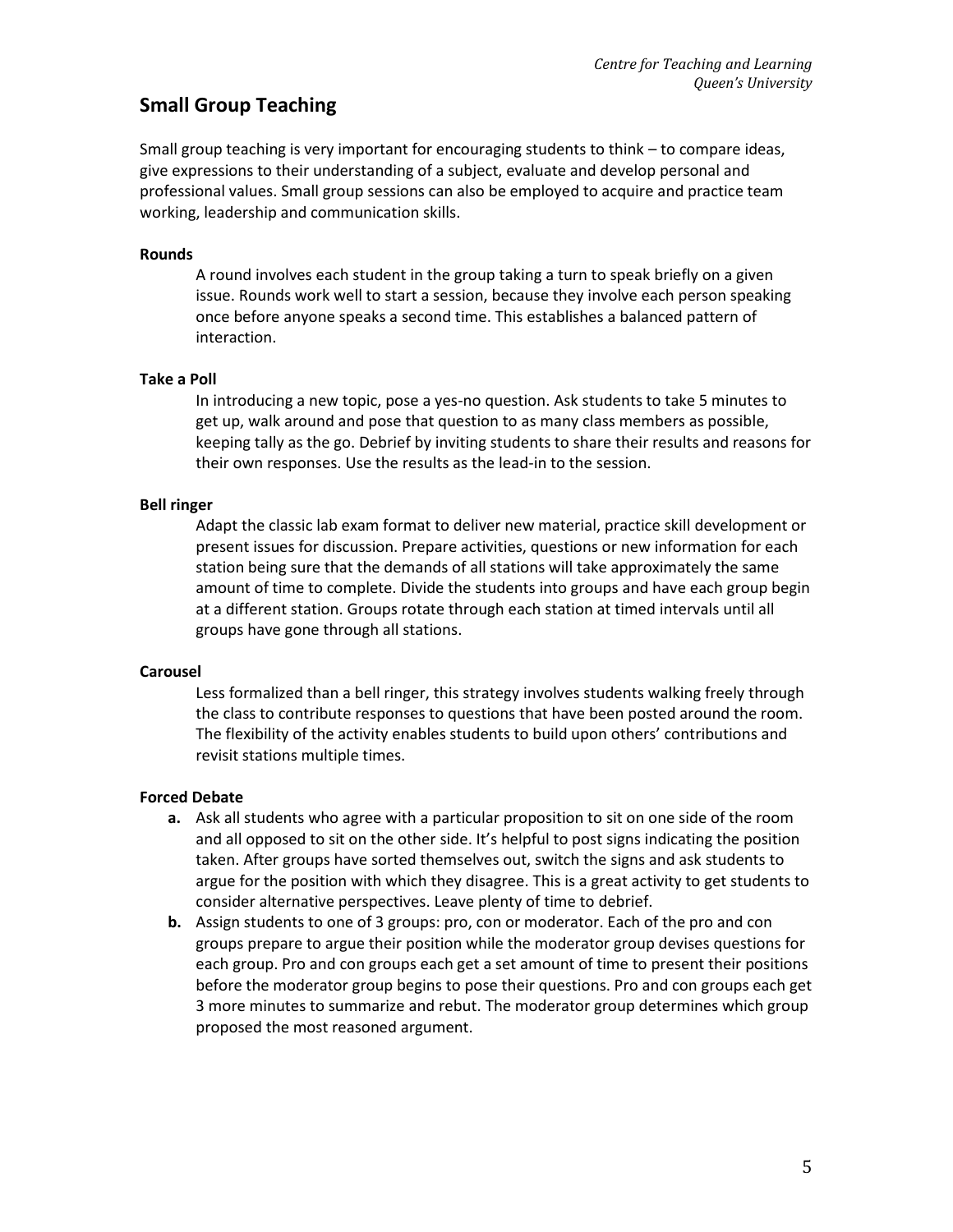#### **Take a Stand**

Pose a question (or a series of questions) that require(s) students to take a stand, on an imaginary Likert scale, to indicate the degree to which they agree or disagree. Ask students then to match up with someone who holds a different opinion from their own to consider alternative viewpoints. Debrief.

#### **Learning Tasks**

Described by Jane Vella, learning tasks are instructor-devised activities that invite students to immediately apply their learning. They usually take the form of an openended question that can be answered using the immediately available resources of the course to date.

#### **Jigsaw**

In a Jigsaw, each member of a group is asked to complete some discrete part of an assignment, or collect some piece of information so that when every member of the group has completed his/her assigned task, the pieces can be joined together to form a finished product. This might involve each student becoming an "expert" in one particular area in order to share that expertise with the other members of the group.

Through their active involvement, students are encouraged to monitor their own learning and gain a degree of self-direction. Two main factors are to be considered: content of the educational session, and the characteristics of the learning and teaching process. Both depend on the purpose (i.e. educational aims and objectives) of the small group session.

Small group teaching can mean a group of 4 students to a group of 30 students, depending on the context. What you can do with the students largely depends on the size of the group. Two traditional forms of small group teaching are the tutorial and the seminar

#### **Tutorials**

The tutorial "is concerned with the development of the students' powers of thought" (Jacques, 1991). It is, in general, aimed at 1-6 students. In a one-to-one tutorial the tutor may focus completely on work prepared by the student. With an increase in the number of student participants, less time can be devoted to each student's work and the tutorial slowly transforms into a seminar.

#### **Seminars**

"…The word 'seminar' is generally taken to mean a group discussion with fairly intellectual aims, led formally or informally by the tutor, and focused on issues arising from the subject matter rather than difficulties" (Jacques, 1991).

Rather than providing an occasion to study a subject in depth, typical learning objectives for seminars are to:

- Facilitate the exchange of ideas
- Provide a stimulus for creative thinking
- Improve students' self-expression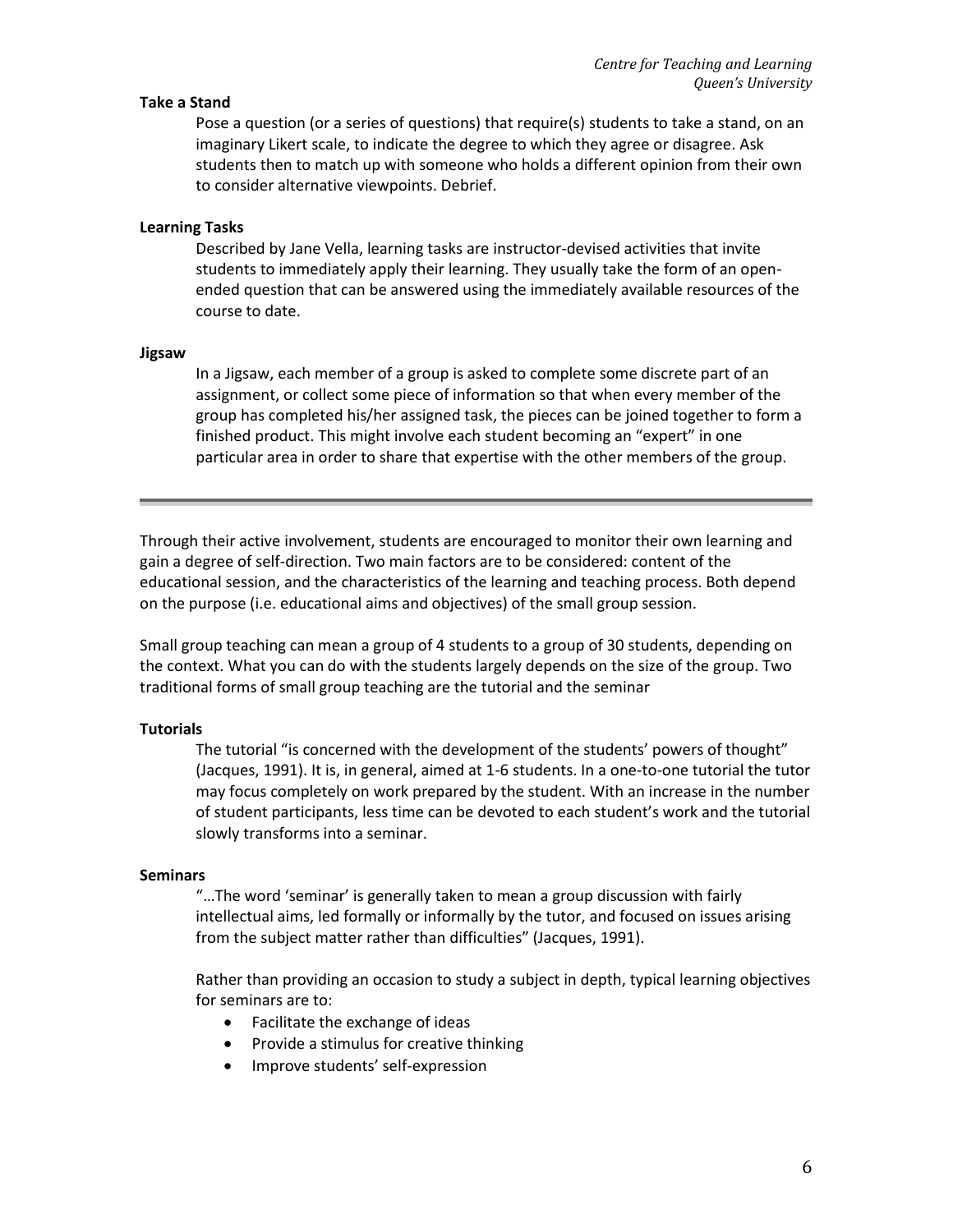Teaching through tutorials and seminars favours discussions over presentations. However, the presentation of students' work by students themselves can provide a valuable introduction to a discussion session. Thus, the role of the teacher is to:

- Help define problem areas rather than providing solutions
- Talk less; ask more
- Encourage students to question and introduce creative or original ideas.

Core responsibilities of a tutorial or seminar leader are to:

- Define and communicate the purpose, task and agenda for the session
- Ensure that there is common ground as the basis for discussion
- Clarify issues
- Maintaining the collaborative spirit of small group work

Typical uses of small group teaching:

- Checking student progress
- Sorting out difficulties
- Discussing finer points of a topic
- Discussing wider issues
- Motivating the student to take a broader approach to learning

Advantages of small group teaching:

- Close teacher/student contact
- Good opportunity for focus on a particular student
- Easy to monitor progress

Success of small group teaching depends largely on the students' capability and willingness to participate in and contribute to discussions. The planning of small group teaching sessions should therefore consider:

- What do students need to know beforehand?
- What prior expectations will they have from other students/studies?
- What distractions might be there?
- What rules for confidentiality might need to be applied?
- What are students expected to do after the meeting?
- How does the tutorial/seminar link with the rest of the curriculum?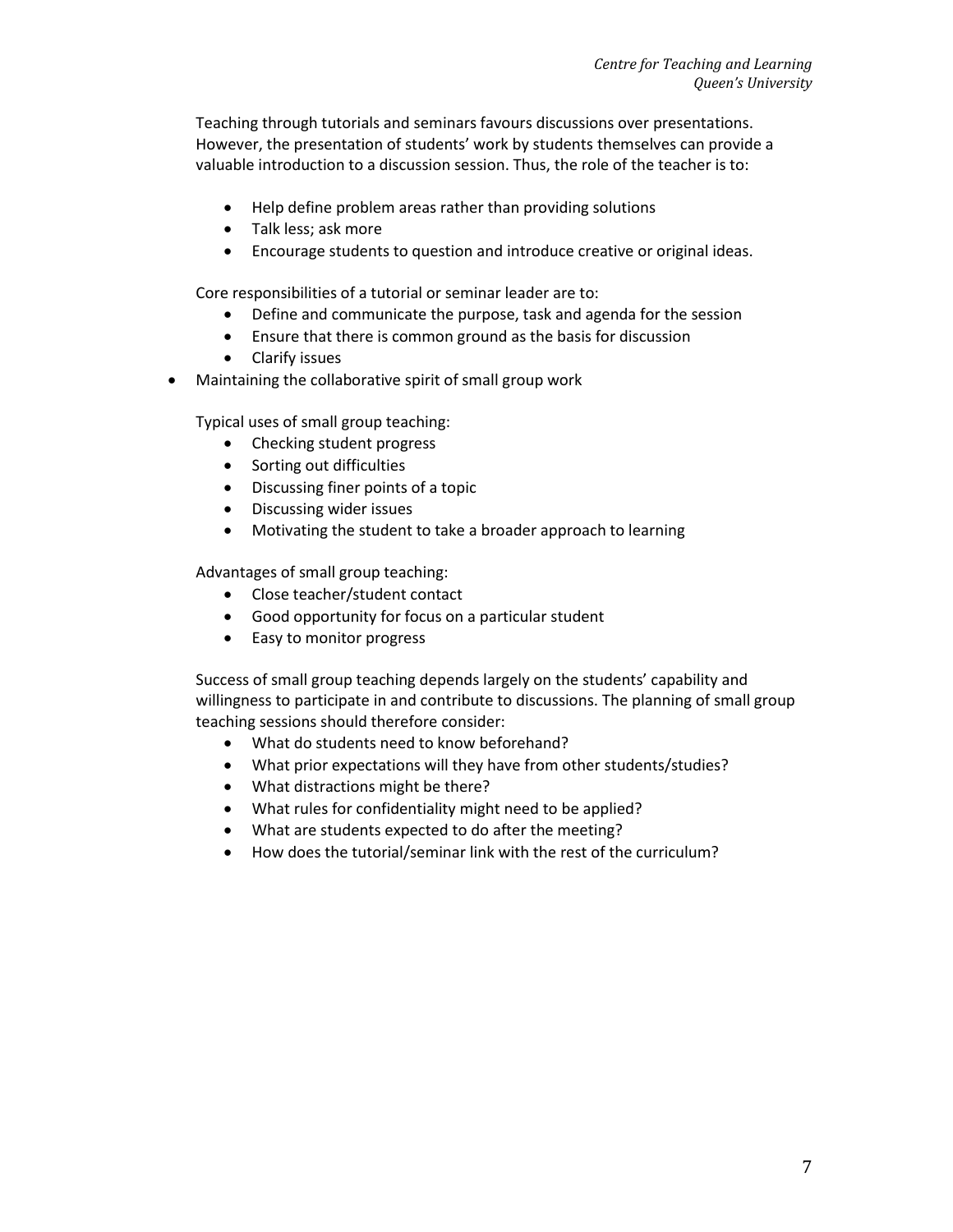# **Team-Based Learning**

#### *Basic Elements of Cooperative Learning*

#### **Positive Interdependence**

Students must feel that they need each other in order to complete the group's task. They must feel that one cannot succeed unless the other members of the group succeed (and vice versa). In other words, they must perceive that they "sink or swim together". Some ways to create this feeling are through establishing mutual goals (students must learn the material and make certain that group members learn the material), joint rewards (if all group members achieve above a certain percentage on the test, each will receive bonus points), shared materials and information (one paper for each group or each member receives only part of the information needed to do the assignment), and assigned roles (e.g. summarizer, encourager of participation, elaborator).

#### **Frequent Promotive Interaction**

Beneficial educational outcomes are due to the interaction patterns and exchanges that take place among students in carefully structured cooperative learning groups, face-toface or online. Students help, encourage and support each other's efforts to learn by summarizing, giving and receiving explanations, and elaborating (relating what is being learned to previous learning).

#### **Individual Accountability/Personal Responsibility**

Cooperative learning groups are not successful until every member has learned the material or has helped with and understood the assignment. Thus, it is important to stress and assess individual learning so that group members can appropriately support and help each other. Some ways of structuring individual accountability are by giving each group member an individual exam or by randomly selecting one member to give an answer for the entire group.

#### **Interpersonal and Small Group Skills**

Many students lack the social skills they need for effective group functioning. They must have and use the appropriate communication, leadership, trust-building, decision making, and conflict management skills Teachers therefore need to teach these skills just as purposefully as academic material.

#### **Group Processing**

Groups need to be given time and procedures to analyze how well they are achieving their goals and how well they are using the necessary social skills. Group processing helps all members achieve while maintaining effective working relationships among members. Feedback from the teacher and/or student observers on how well they observed the groups working helps group-processing effectiveness.

#### **Learning Teams/Peer Teaching**

Research has shown that students who are required to teach something learn concepts better than if they are taught the material in conventional ways. Give assignments within the class where students work in groups and are required to prepare their own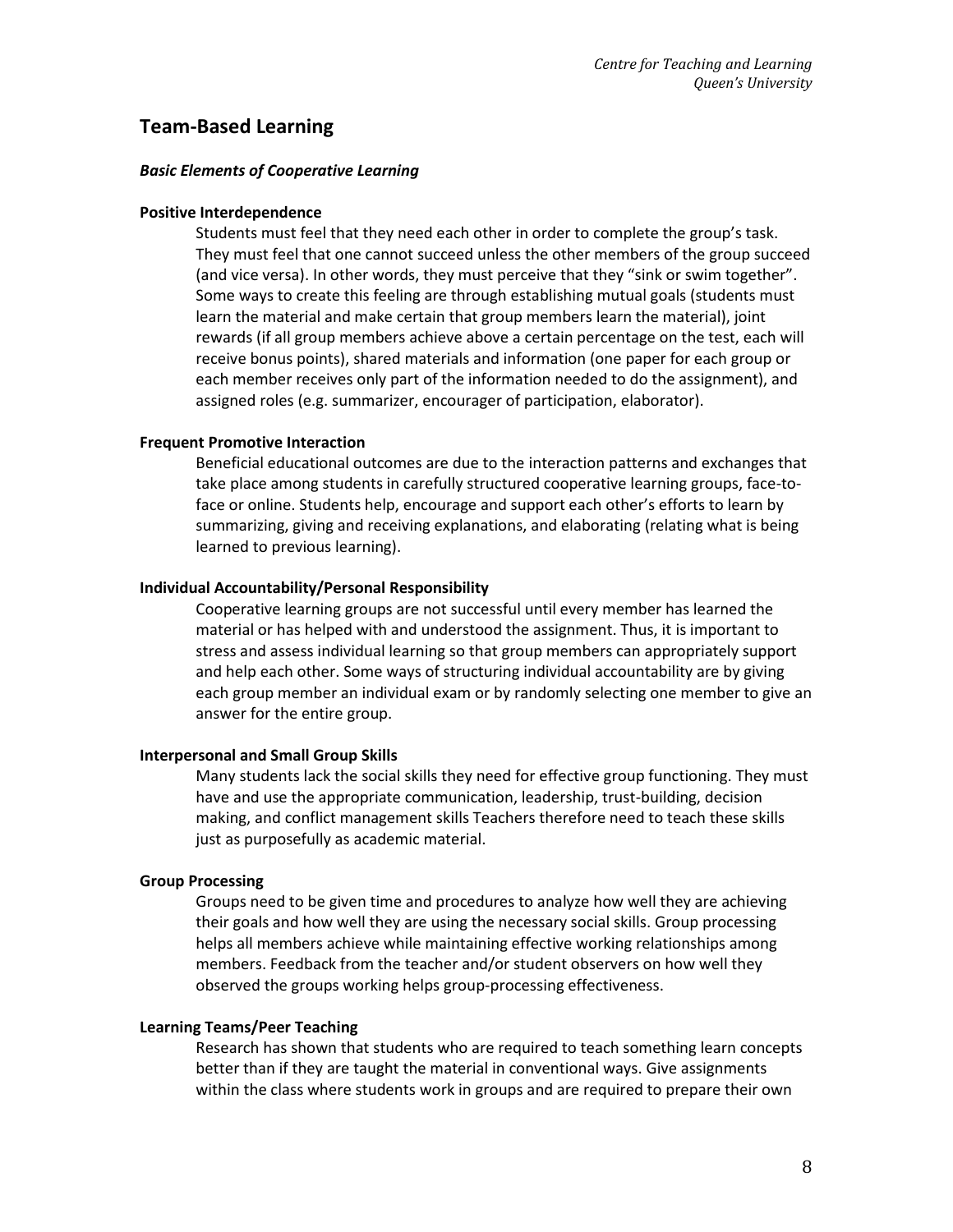questions on the main points of a reading or class material, alternating asking and answering the questions they have prepared. Within the learning team students can be assigned roles, where one student makes up questions regarding the material, one student discusses two points they agreed with, one student discusses two points they did not agree with and one student is required to make up or discuss a specific example of how the ideas or concepts are applied. Students are more willing to share their views in small groups and often display deeper insights about the material than when working alone.

#### **Case Studies or Critical Incidents**

Case studies are appropriate for learning information analysis, decision-making, or problem solving. This requires the development of a set of cases or critical incidents that reflect problems or issues in the course material. The students, as a group, would be expected to infer information based upon knowledge and techniques they had learned in other parts of the course. Classes can be divided into small groups to work on the cases and the instructor can circulate among them to facilitate the process. Over the course of a semester, cases can be made more complex and challenging as students become more knowledgeable. Cases must provide enough information to elicit analytical thought, but not so much that the solutions are obvious. Students will need to have mastered a common knowledge base before they will be ready to tackle a case study, and they need to understand clearly the steps in the analytical process they will use.

#### **Debates/Panel Discussions**

Panel discussions are especially useful when students are asked to give class presentations or reports as a way of including the entire class in the presentation. Student groups are assigned a topic to research and asked to prepare a presentation. Each panelist is then expected to make a very short presentation, before the floor is opened to questions from the audience. The key to success is to choose topics carefully and to give students sufficient direction to ensure that they are well prepared for their presentations. You may also want to assign roles to members of the audience as a means of generating discussion.

Formal debates provide an efficient structure for class presentations when the subject matter easily divides in opposing views or pro/con considerations. Students are assigned to debate teams, given the position to defend, and then asked to present arguments in support of their position on the presentation day. The opposing team should be given an opportunity to rebut argument(s) and, time permitting, the original presenters asked to respond to the rebuttal. This format is particularly useful in developing argumentation skills in addition to teaching content.

#### **Games**

When a game is introduced into a classroom environment, participants relax, they get excited, they compete and, most importantly, they remember the event and the information tied to it. Jeopardy-style games can be used during or outside class time to verify existing knowledge and reinforce newly learned knowledge. Playing the game shows the students what they did and didn't learn and is a fun and challenging way to get students to work together. Some examples of games that can be played in the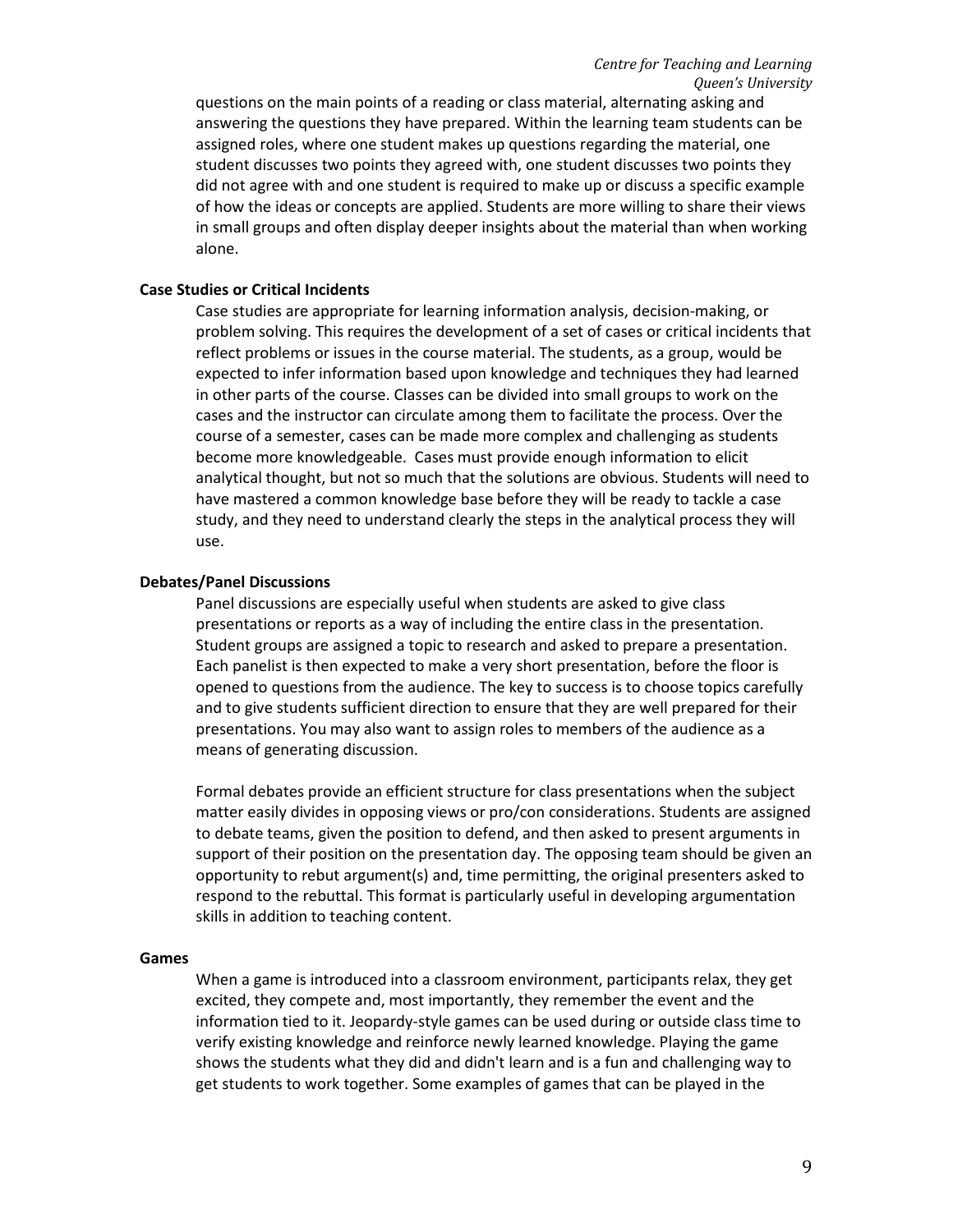#### **Fishbowl/Concentric Circle**

A fishbowl is a small circle of chairs occupied by students who will have a discussion, conduct a lab experiment or engage in some other observable event. That inner circle is then surrounded by a larger circle of students who will listen in or observe the ongoing activity. You can offer a way for those in the outer circle to join in the discussion or lab activity by simply "tapping out" those in the fish bowl.

#### **Poster Presentations/Tours**

It helps groups working together on a task or project to produce a poster of the outcomes of the discussion or work done by the group. Posters can involve a design, a proposal, the results of experimental or laboratory work, analysis of case studies, or the main features of a discussion or literature review. Debriefing the work of the group can take the form of displaying the poster. Poster tours can be used for work done in one particular class or can be used to present and discuss a group project that assigned groups have worked on for a term. This is a process used at academic conferences to share outcomes of research work, and learning to communicate in poster form is a useful academic skill. Once the posters are displayed students simply tour them. To make the tour more active you can ask one member of each group to stay by their poster to answer questions and discuss the poster. Other groups provide feedback or assessment during the tour.

#### **The Selective Reading Guide**

This strategy ensures that students study important course content through their outof-class work. It consists of a series of statements or simply states a purpose which guides students through the reading of a specific text and which highlights the most significant information in the text. This approach increases comprehension of and interest in assigned texts.

(Adapted from: Eison, J. (1998). Teaching both course content and collaboration. Presentation at the Annual Conference of the Professional and Organizational Development (POD) Network in Higher Education.)

### **Academic Controversy**

This is a systematic and sequential instructional method of stimulating critical and creative thinking, promoting student collaboration, and ensuring that students view an event or problem from multiple perspectives. "Academic controversy exists when one student's ideas, information, conclusions, theories and opinions are incompatible with those of another student, and the two seek to reach an agreement" (Johnson, Johnson & Smith, 1996:5).

The process involves forming students into cooperative learning groups of four and then dividing each group into two pairs. The instructor then guides the students through the following steps:

 Research and prepare a position. Each pair develops the position assigned, learns relevant information about it, and plans how to present the best case possible to the other pair.